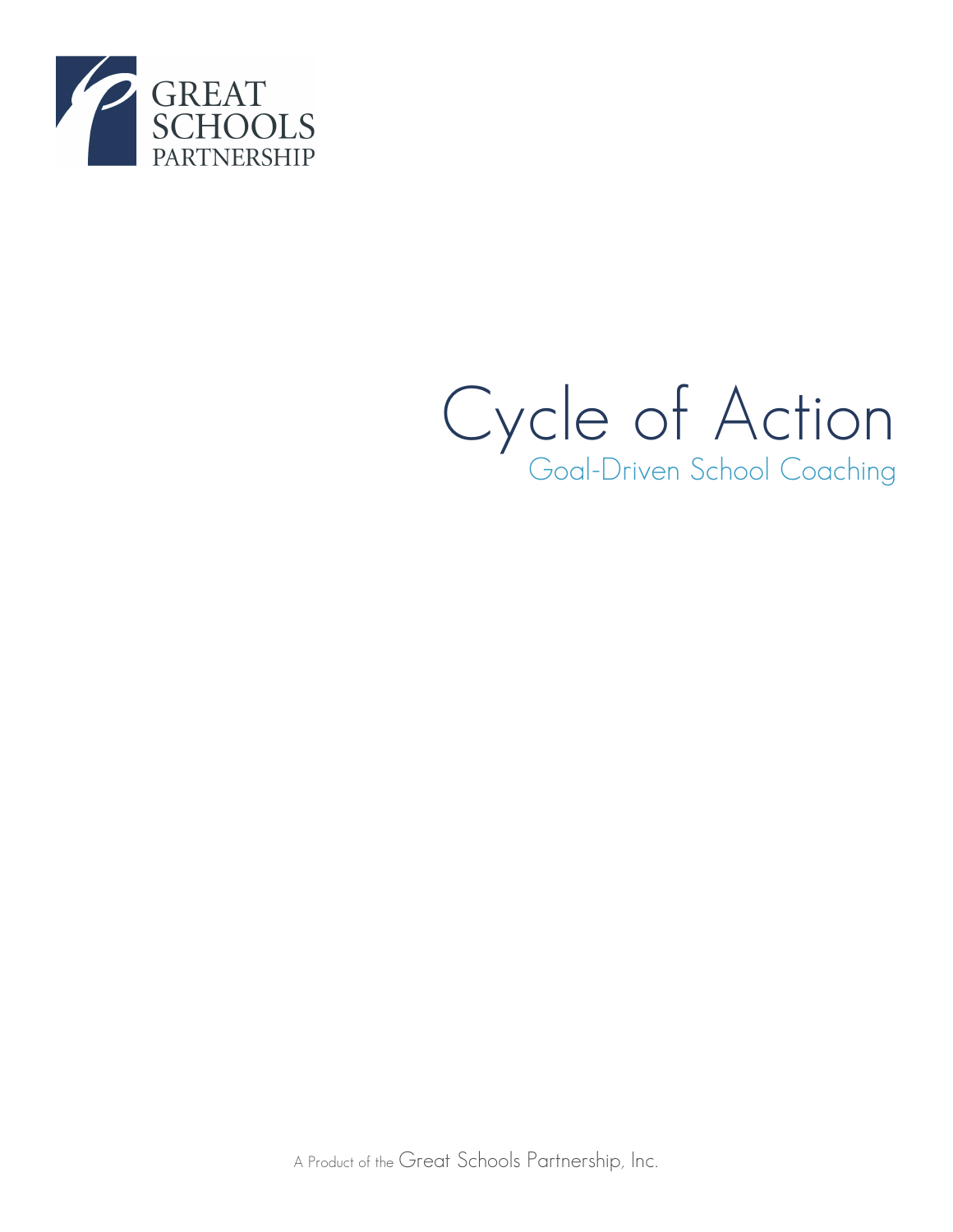# School Coaching: An Introduction

When we establish a coaching relationship with a school, we believe it is vitally important to clarify commitments and expectations in advance. We created this document to answer the four most common questions that schools ask when considering a coaching contract with the Great Schools Partnership:

- 1. How does school coaching work?
- 2. What will our school or district have to do?
- 3. What will the Great Schools Partnership do?
- 4. How long will it take?

While every school or district is unique—and there are no easy, one-size-fits-all answers to the questions above—the Great Schools Partnership has developed a variety of high-impact coaching strategies that are based on sound education research and the insights we have gained over the many years we have been working with schools. These core strategies are then customized, in collaboration with the administrators and teachers, to address the unique needs of your students, faculty, and community.

School leaders will find detailed information throughout this document that will help them understand the school-improvement process and how a school coach can support, guide, strengthen, and accelerate this work. Each section outlines the general steps a school will take when working with the Great Schools Partnership, including summaries of the major stages, estimated timeframes, the school's responsibilities, and several examples of the kind of support a school coach provides.

### **What Is a School Coach?**

A school coach's primary role is to keep a school community intensively focused on achieving its goals regardless of what obstacles arise or setbacks occur. Unlike some consultants and education organizations, the Great Schools Partnership does not have a prepackaged improvement program that we "sell" to a school. We recognize that every school is a complex, interdependent learning ecosystem, each with its own unique teachers and students, qualities and characteristics, strengths and weaknesses. While every school-improvement plan is developed in collaboration with administrators and faculty, our coaches utilize a repertoire of research-based techniques and strategies that have moved schools from underperforming to excelling. Every action plan is based on specific organizational or student needs, existing resources and capacity, and the school's vision, mission, and goals. Many of our school-coaching relationships last multiple years, not a few weeks, since it takes time to gain a deep understanding of a school, establish trusting relationships with the faculty and community, and build the internal expertise required to sustain the challenging work of school improvement over time. Despite being invested in the school and its goals, our coaches remain "critical friends" who offer objective professional insights and perspectives that have been informed by experience. If the school-improvement process becomes sidetracked by unforeseen crises, budgetary concerns, or internal tensions, for example, the school coach can step in to ensure that discussions and actions remain focused, productive, and goal-oriented. Finally, a school coach works closely with school leaders to build a sustainable school-improvement model. From policy and budgeting to professional development and instructional practices, our goal is to equip schools with the resources, knowledge, and know-how they need to achieve their goals.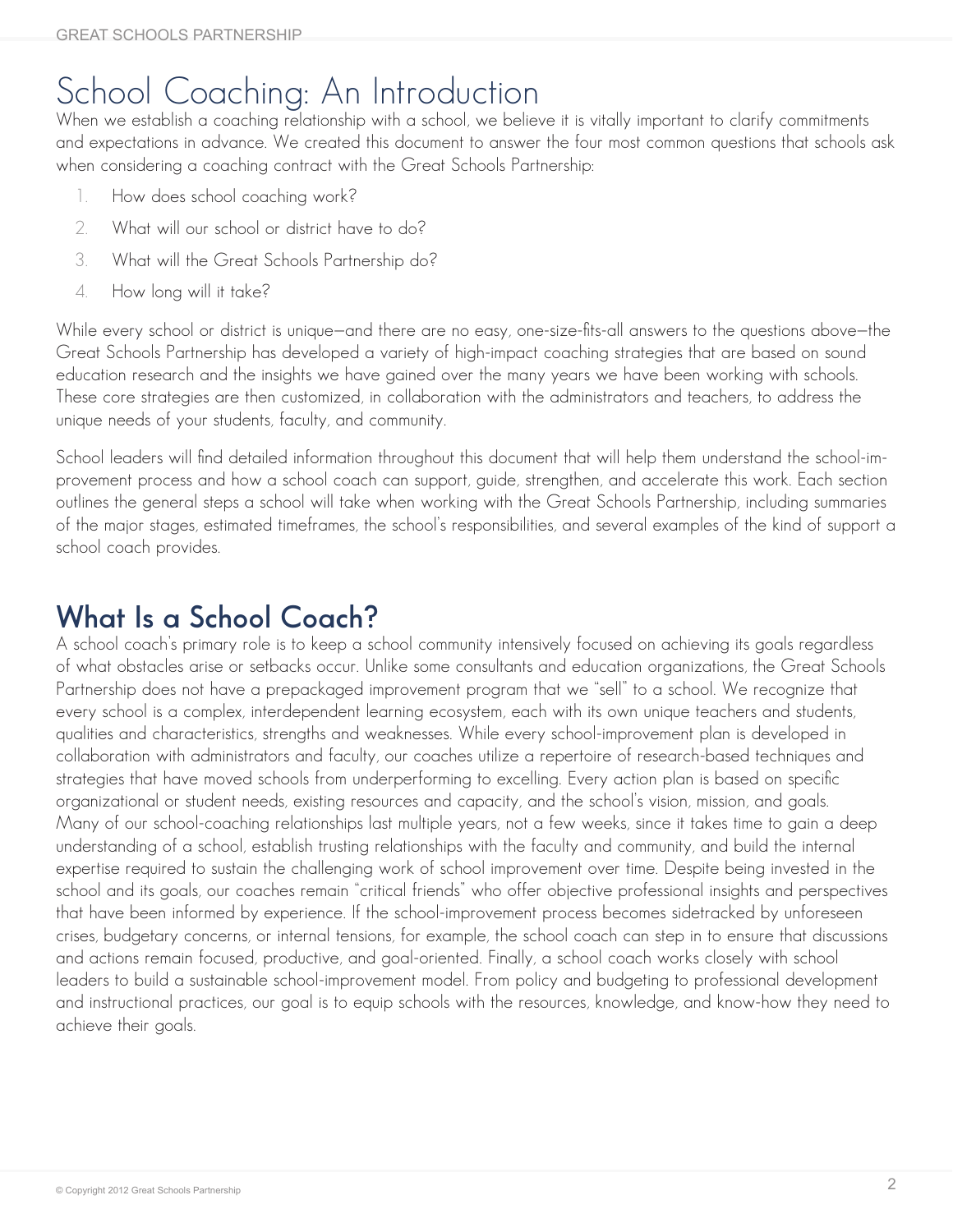# **Cycle of Action**

This school-coaching overview follows our Cycle of Action—a simple tool we developed to frame the critical steps schools take when engaged in an evidence-based, goal-driven school-improvement process designed to raise the educational achievement, aspirations, and attainment of all students. The Cycle of Action is not a linear process that begins and ends, but a series of thoughtful, purposeful steps that schools undertake as they refine and focus their action plan, make progress towards goals, review what's working and what's not, and adjust priorities in response to emerging needs.

The Great Schools Partnership's goal-driven approach to school coaching helps schools remained focused on the larger mission–preparing every student for success in the colleges, careers, and communities of the 21st century– when institutional issues, budgetary concerns, or preexisting beliefs threaten to undermine or impede progress.

The four essential questions on the outer perimeter represent the four overarching stages in the cycle: (1) an objective assessment of where a school is in terms or performance or progress; (2) identification of the obstacles and assets that will hinder or support a school-improvement process; (3) a determination of goals and a supporting rationale based on the first two steps in the process; and (4) a comprehensive action plan that will outline precisely how a school community will work together to achieve its goals.

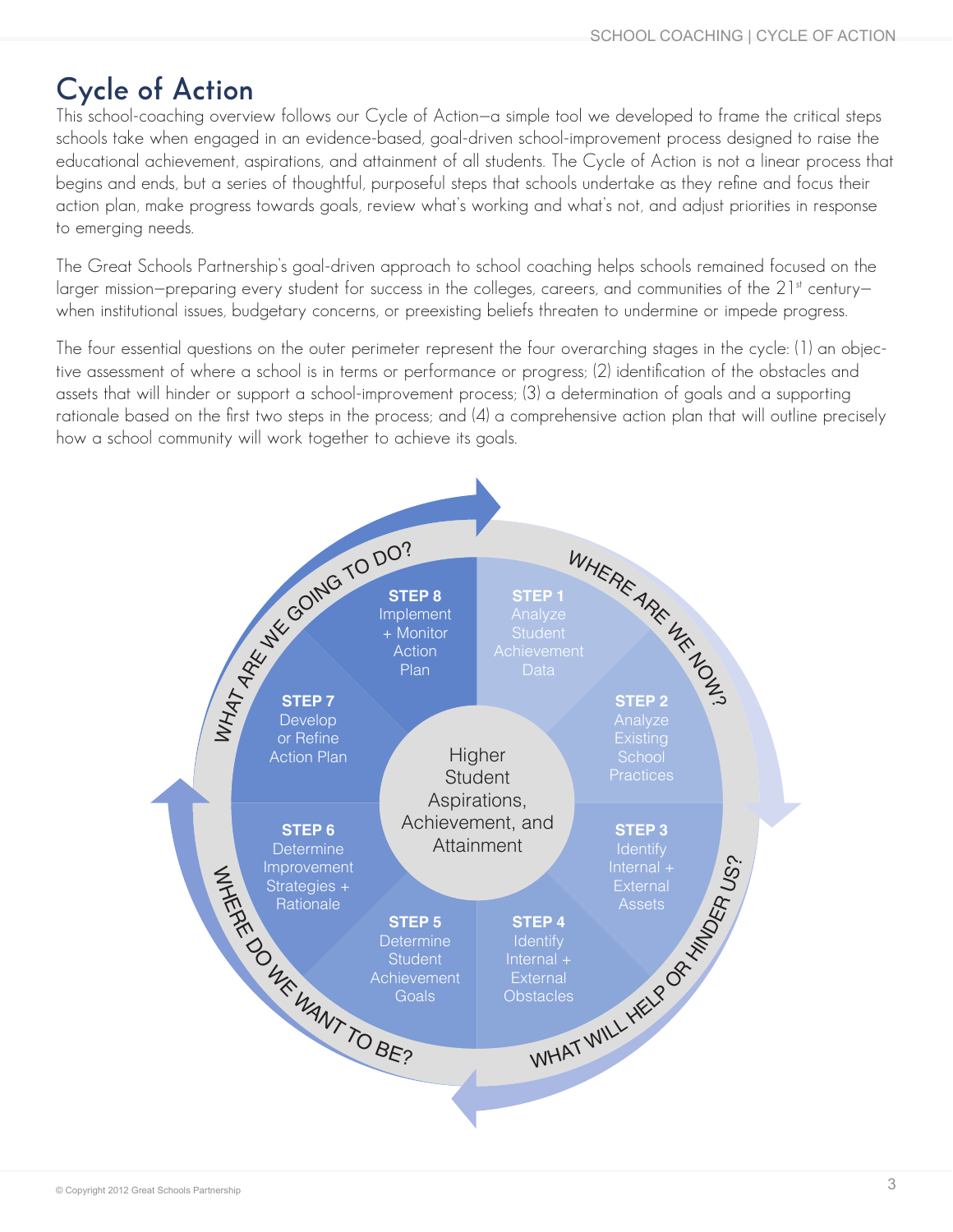# **PHASE I: Where are we now?**

# STEP 1: Analyze Student Data

#### **OVERVIEW**

The purpose of the first step in the Cycle of Action is to take a thorough, objective look at where your students are doing well and where they are not. By analyzing graduation rates, college-going patterns, assessment scores, course failures, and behavioral data, for example, and then disaggregating this information by socioeconomic status, race, ELL status, special needs, and other criteria, schools develop long-term goals based on hard evidence and identified areas of strength or weakness.

**OUTCOMES:** A detailed, objective understanding of student learning needs.

#### **ESTIMATED TIMEFRAME:** 2–4 weeks

#### **REPRESENTATIVE ACTIVITIES**

- Collect and organize all relevant student-performance data
- Disaggregate data by student demographics/subgroups
- Engage faculty, students, community, and school board members in the data analysis process
- Allocate staff time to lead and coordinate the responsibilities above

- Facilitating staff/faculty meetings focused on data collection and analysis
- Supplying relevant tools, resources, and guidance to assigned staff
- Conducting formal or informal training in effective data-analysis strategies
- Identifying the most useful or revealing trends and patterns in the data
- Assisting with the presentation of findings to faculty, community, and school board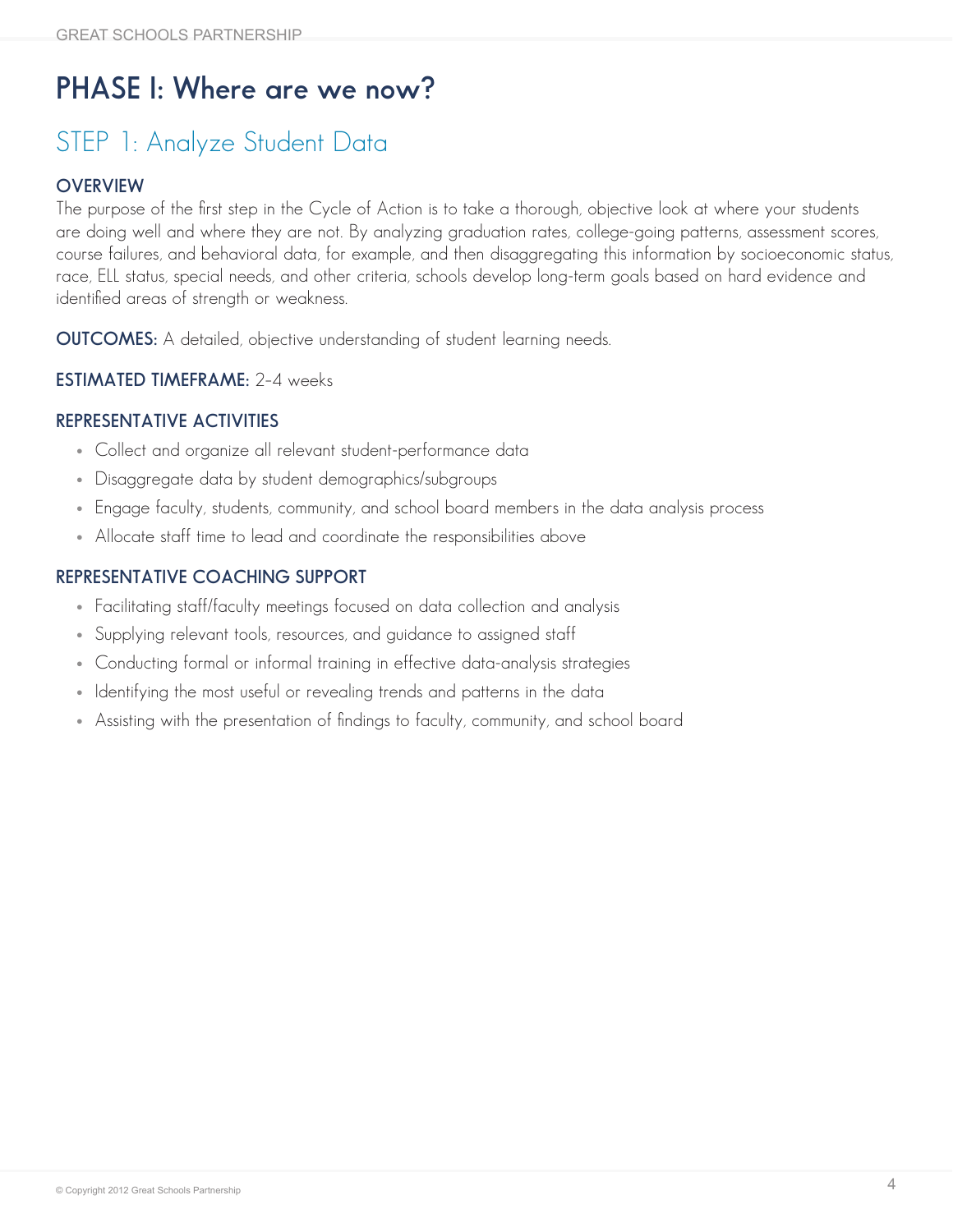## STEP 2: Analyze School Practices

#### **OVERVIEW**

The purpose of Step 2 in the Cycle of Action is to audit school practices—both organizational and instructional—to identify areas in need of improvement and determine action-plan priorities. Based on the student-learning needs identified in Step 1, this audit will help schools connect student performance to specific practices, content areas, grade levels, teams, and other factors.

**OUTCOMES:** A detailed, objective understanding of which programs are working well and which are not.

#### **ESTIMATED TIMEFRAME:** 2–4 weeks

#### **REPRESENTATIVE ACTIVITIES**

- Audit existing organizational and instructional practices
- Analyze data by mapping student achievement to practices and programs
- Engage faculty, students, community, and school board members in the process and help them understand the results
- Allocate staff time to lead and coordinate the responsibilities above

- Facilitating staff/faculty meetings focused on practice analysis
- Supplying relevant tools, resources, and guidance to assigned staff
- Reviewing and mapping school policies and organizational structures
- Observing school and classroom practices
- Facilitating the Global Best Practices self-assessment and reflection process
- Facilitation a program of studies review and analysis process
- Assisting with the presentation of findings to faculty, community, and school board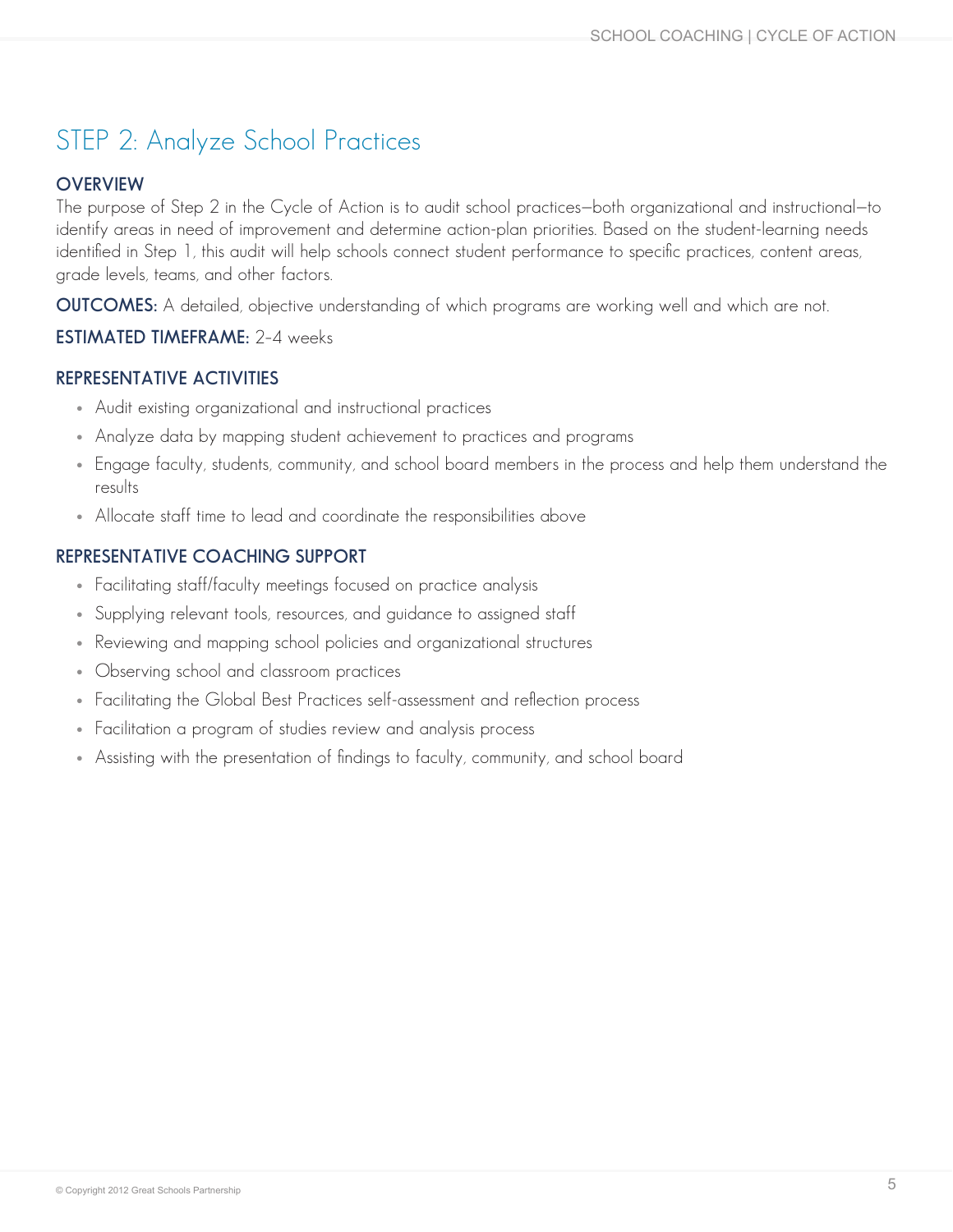# **PHASE II: What obstacles do we face, what assets do we have?**

### STEP 3: Identify Internal Obstacles and Assets

#### **OVERVIEW**

Now that a school is equipped with a detailed analysis of its performance and a review of its practices, school leaders need to determine what obstacles stand in their way and what existing resources, expertise, and conditions can be harnessed or leveraged. Specific examples of obstacles might include school policies that limit innovation, outdated programs and courses that should be phased out, limited staff expertise in a critical area, insufficient funding for professional development, a complicated schedule that does not provide teachers with sufficient time to collaborate, or a teachers' contract with rigid parameters. Assets might include a high-functioning professional learning group community, classrooms equipped with digital whiteboards and other learning technologies, staff members with specialized expertise in a critical area such as literacy, or a cohesive, motivated leadership team. In some cases, an obstacle at one school could be an asset at another—for example, contractual obligations for teachers or the school schedule. Assets and obstacles are always local and contextual.

**OUTCOMES:** A prioritized list of internal obstacles that need to be addressed, modified, or removed, and a list of internal assets that can be integrated into the action plan.

#### **ESTIMATED TIMEFRAME:** 2–4 weeks

#### **REPRESENTATIVE ACTIVITIES**

- Develop prioritized lists of obstacles and assets
- • Survey (when appropriate) faculty, parents, students, and community members to surface obstacles and assets
- Allocate staff time to lead and coordinate the responsibilities above

- Facilitating leadership meetings to identify obstacles and assets
- Supplying relevant tools, resources, and guidance to assigned staff
- Helping to identify critical assets and develop strategies to overcome obstacles based on what has worked in other schools or similar contexts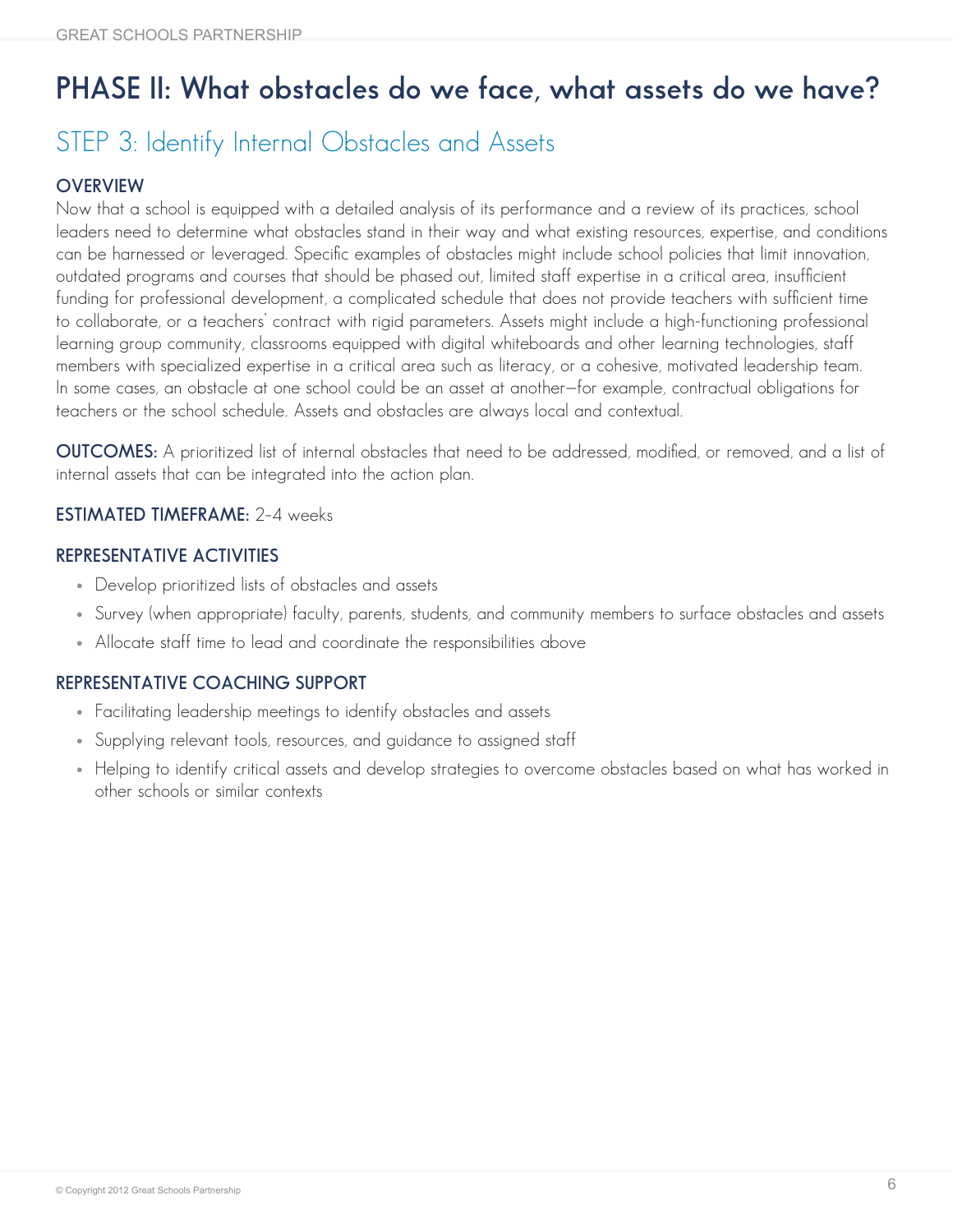### STEP 4: Identify External Obstacles and Assets

#### **OVERVIEW**

In Step 4, the school will identify external obstacles, resources, expertise, and conditions that can be harnessed or leveraged to execute the school's strategies and achieve its goals. Specific examples of obstacles might include district, state, or federal policies that limit innovation, local political factors, or even the community's economic situation. Assets might include a supportive school superintendent and school board, grant opportunities, or district, state, or federal policies and funding that align with and support the school's goals and strategies. Again, an obstacle for one school might be an asset in another—for example, the requirements associated with a grant or an external review process.

**OUTCOMES:** A prioritized list of external obstacles that need to be addressed, modified, or removed, and a list of external assets that be integrated into the action plan.

#### **ESTIMATED TIMEFRAME:** 2–4 weeks

#### **REPRESENTATIVE ACTIVITIES**

- Undertake a review of local policies, external requirements (state or federal), staffing, and the school budget
- • Survey (when appropriate) faculty, parents, students, and community members to surface obstacles and assets
- Present preliminary findings and plans to superintendent and school board to determine levels of support or resistance
- Allocate staff time to lead and coordinate the responsibilities above

- Facilitating leadership meetings focused identifying obstacles and assets
- Supplying relevant tools, resources, and quidance to assigned staff, including information about state and federal policies and programs that could impede or support the work
- Helping to identify critical assets and develop strategies to overcome obstacles based on what has worked in other schools or similar contexts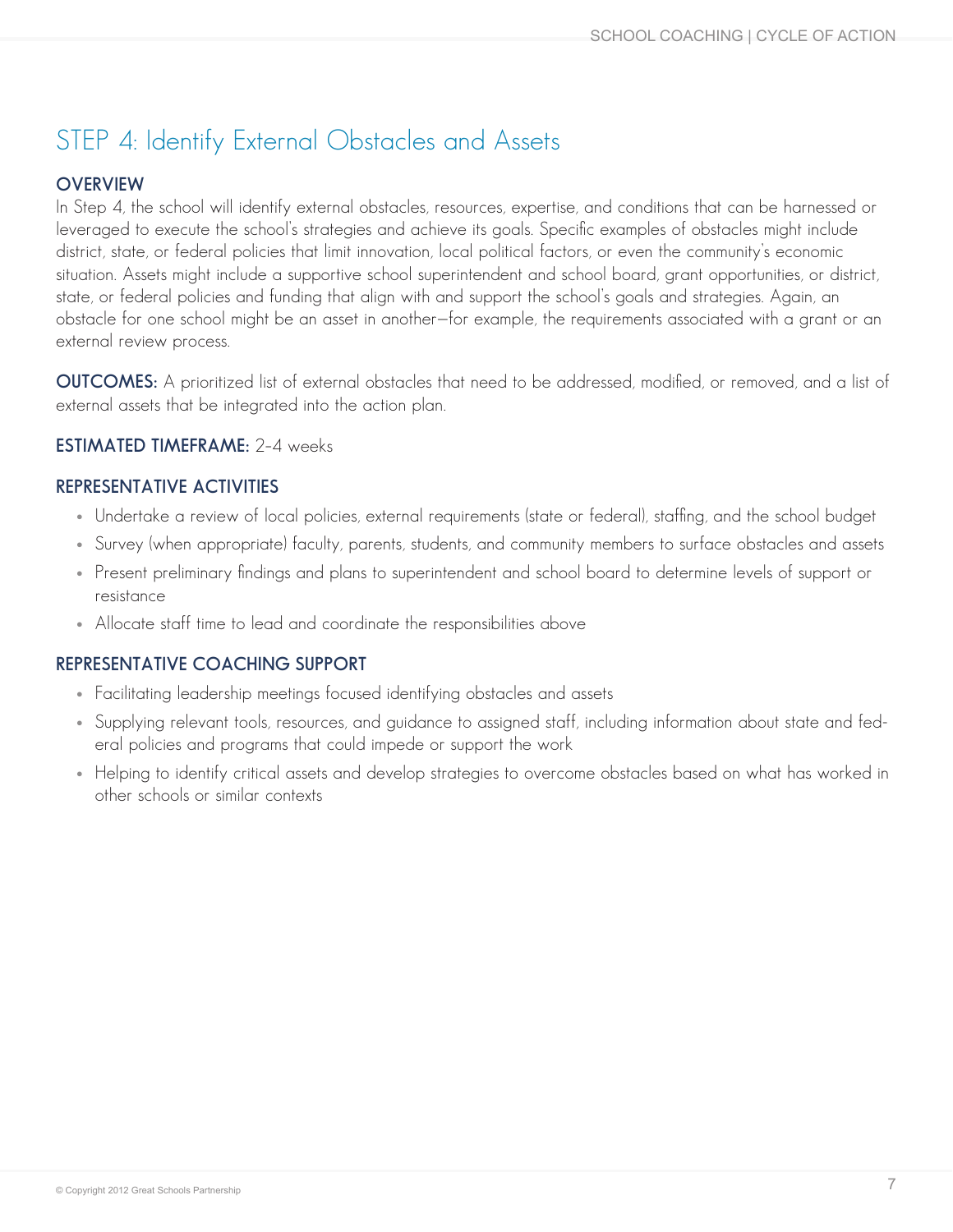# **PHASE III: Where do we want to be?**

## STEP 5: Identify Student Achievement Goals

#### **OVERVIEW**

The identification of student-achievement goals is one of the most critical steps in the school-improvement process. Reforms typically break down or lose momentum when a school becomes narrowly focused on the implementation of short-term strategies, losing sight of the long-term goals that should be guiding the process. Higher student aspirations, achievement, and attainment are the organizing rationale of every school-improvement plan, and establishing clear performance goals helps schools remain results-driven and outcome-focused. Schools should identify a relatively small set of goals (3–5) that can be measured and tracked over several years. Long-term goals should be few in number, but schools can develop shorter-term annual targets to help them evaluate progress overt time.

**OUTCOMES:** A set of 3–5 student-performance goals to be achieved over a 3–5 year period. In addition, schools will establish annual interim indicators to measure progress made toward the achievement of its goals.

#### **ESTIMATED TIMEFRAME:** 2–4 weeks

#### **REPRESENTATIVE ACTIVITIES**

- Analyze student-performance data alongside the school practices audit
- Determine goals for student achievement (assessments, standards)
- Determine goals for student aspirations and attainment (graduation, postsecondary enrollment)
- Allocate staff time to lead and coordinate the responsibilities above

- Facilitating faculty/community meetings focused on goal setting
- • Supplying tools, resources, and guidance to assigned staff, including research literature and relevant protocols
- Providing constructive, critical feedback on goals (i.e., vetting for strength, feasibility, appropriateness, etc.)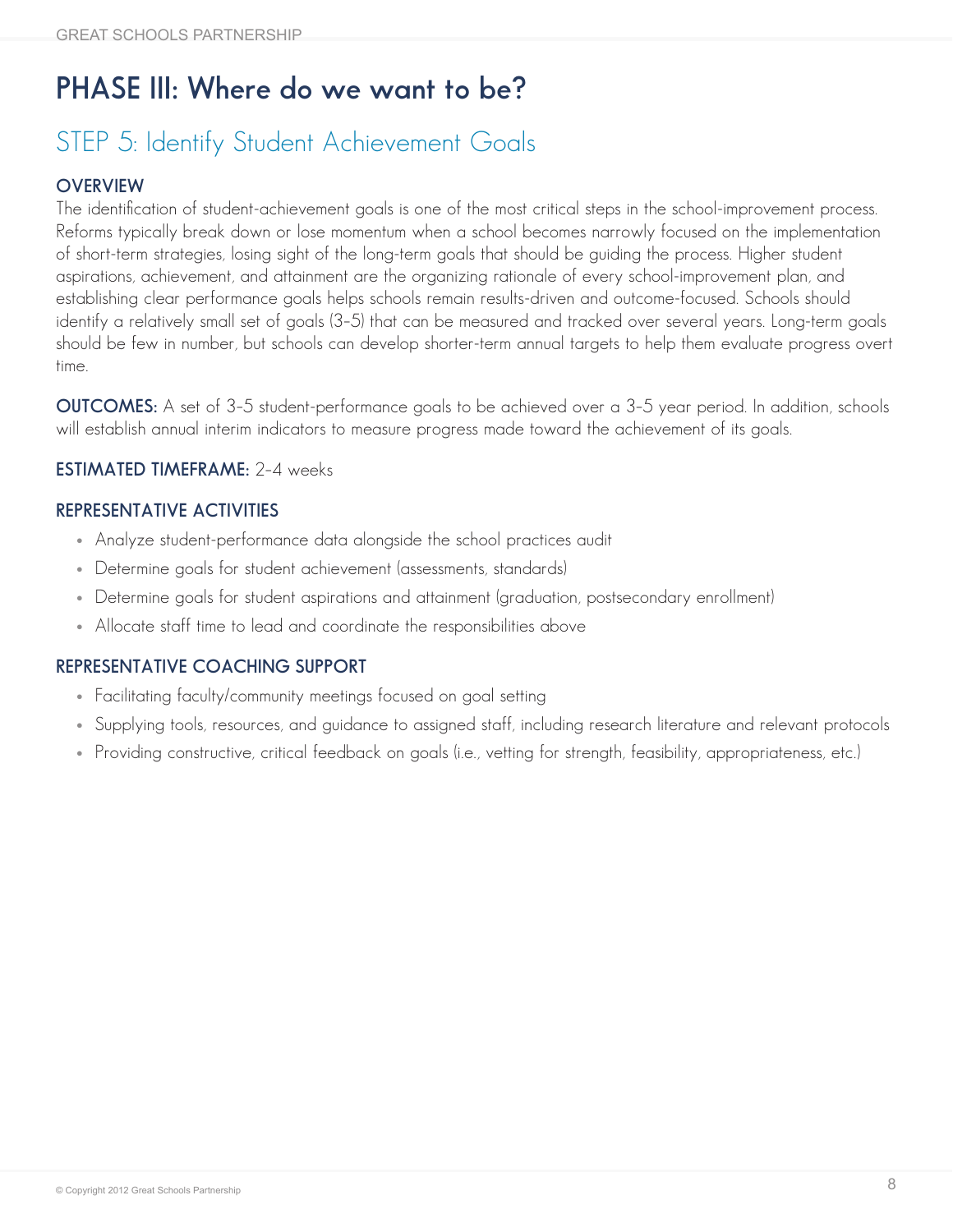### STEP 6: Identify Improvement Strategies

#### **OVERVIEW**

Once a school has determined its short-term and long-term goals for student achievement, it becomes much easier to identify the strategies necessary to move the school community closer to its goals. Strategies should always serve goals, not the other way around. As part of this process, schools often visit other schools to learn about specific programs and implementation strategies. In addition, the improvement strategies a school pursues should not only be based on sound research and concrete evidence of success, but they should also be coherent (systemically aligned with other strategies) and feasible (capable of being executed with existing capacity and resources). While an effective school-improvement plan should not be unrealistically ambitious, a school community should nevertheless challenge itself to take risks, strengthen professional expertise, and work more collaboratively. OUTCOMES: A selection of research-based strategies aligned with identified goals. ESTIMATED TIMEFRAME: 2–4 weeks

#### **REPRESENTATIVE ACTIVITIES**

- Research best practices and school-improvement strategies
- Visit other schools to learn about effective programs
- Determine needs for short- and long-term faculty development
- Select practical, high-impact improvement strategies
- Allocate staff time to lead and coordinate the responsibilities above

- Facilitating faculty/community meetings focused on the identification of appropriate strategies
- Supplying relevant tools, resources, and guidance to assigned staff, including research literature and protocols
- Providing constructive, critical feedback on strategies, and assistance customizing strategies to meet identified needs and goals
- Providing samples/case studies of effective strategies from other schools
- Assisting with the coordination of site visits to other schools or programs employing effective practices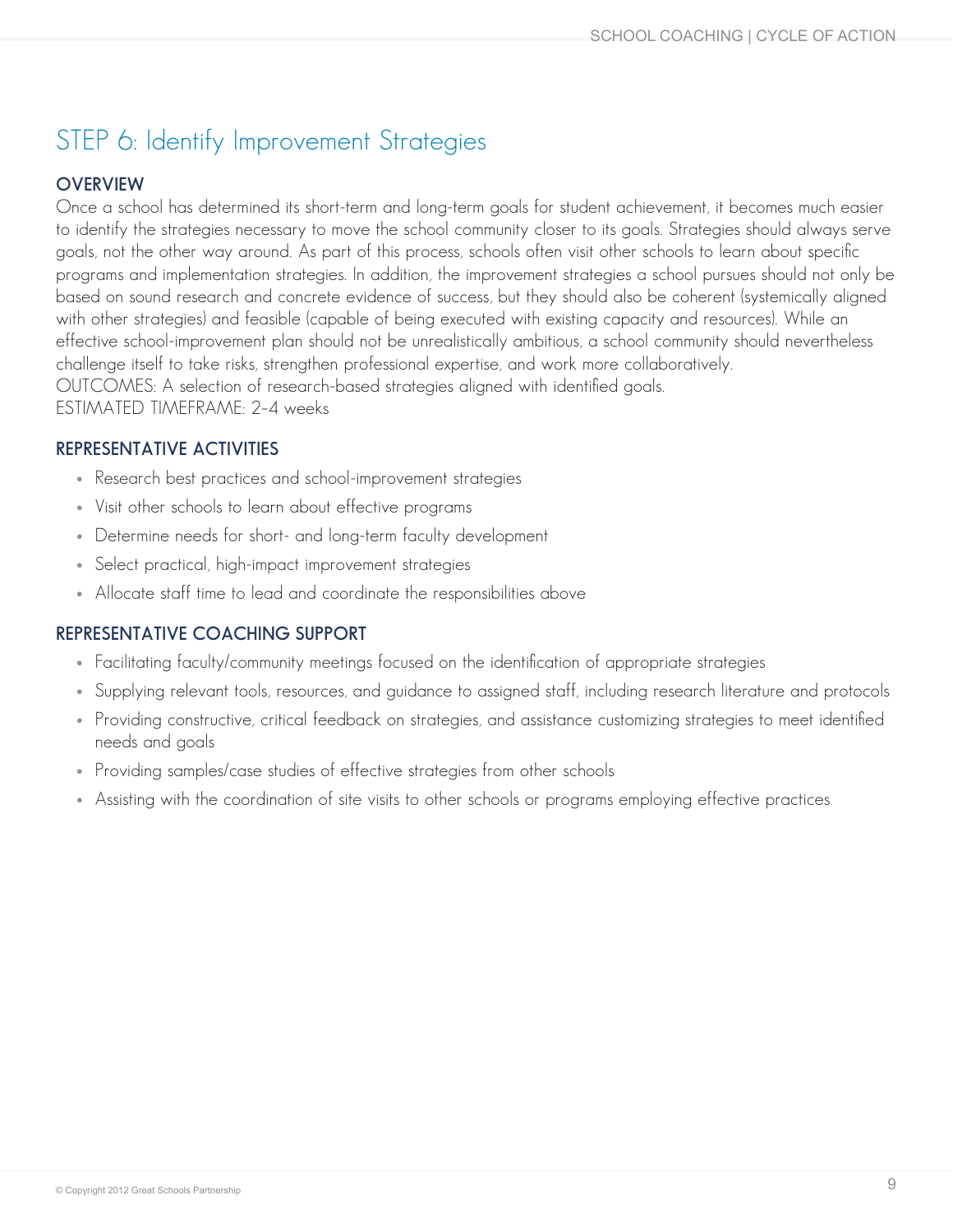# **PHASE IV: What are we going to do?**

### STEP 7: Develop or Refine Action Plan

#### **OVERVIEW**

Armed with the insights gleaned from a comprehensive assessment of its performance, practices, obstacles, and assets, the school is now ready to develop an action plan. The best action plans are uncomplicated, practical, and focused on implementing a selection of concrete, high-impact strategies intended to achieve measureable outcomes. Once a thoughtful action plan is place—which includes a broad-based distribution of responsibility for its execution educators can move forward with confidence, knowing that they are executing a series of proven, practical, and coherent school-improvement strategies.

**OUTCOME:** A practical, data-driven, goal-oriented action plan covering at least twelve to eighteen months of activity within a three to five year overall time frame.

#### **ESTIMATED TIMEFRAME:** 2–4 weeks

#### **REPRESENTATIVE ACTIVITIES**

- Research school-improvement implementations and effective action plans
- Finalize action plan and assign responsibilities for its execution
- Develop an accountability system to make sure responsibilities are executed
- Develop an evaluation plan for measuring progress toward goals
- Refine and implement a communications strategy to build support for the action plan among faculty, parents, and community
- Create a one-page summary of the core features of the school-improvement program, including graphics

- Facilitate and/or participate in all action-plan retreats
- Assisting with the organization of community presentations and media outreach
- Supplying tools, resources, and guidance to assigned staff, including examples of effective action plans, communications, accountability strategies
- Building staff/faculty capacity for strategic collaboration and planning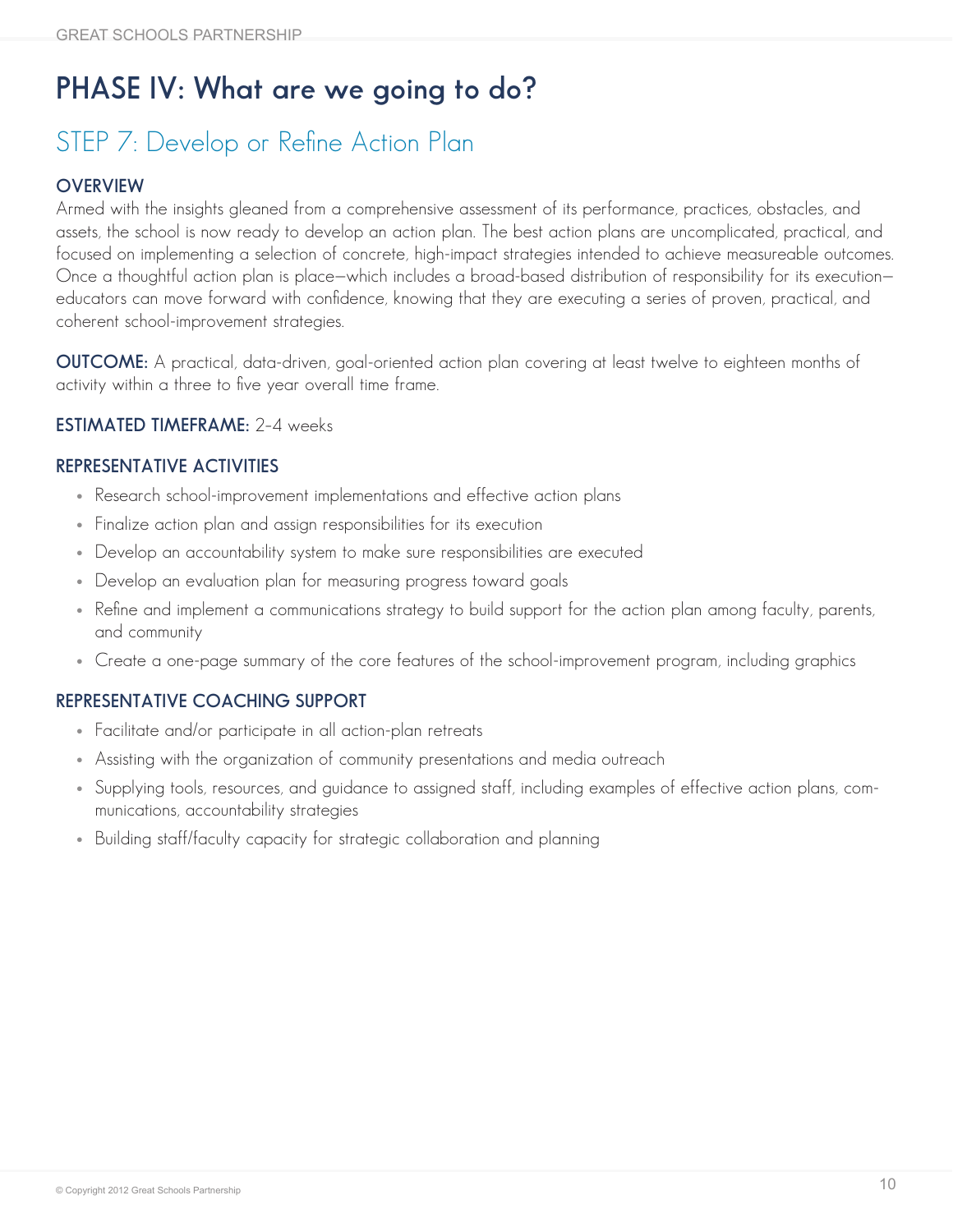### STEP 8: Implement and Monitor Action Plan

#### **OVERVIEW**

Implementing the action plan is a combination of activities that directly impact students and build faculty capacity to sustain improvements over time. As the implementation proceeds, professional learning and planning need to be woven into the work. Schools will be collecting data, reviewing progress, and adapting strategies as needed. Knowing what's working, and being able to measure how far you have come, are the primary goals of an evaluation plan.

**OUTCOME:** Implementation of the Action Plan

**ESTIMATED TIMEFRAME:** 12–18 months

#### **REPRESENTATIVE ACTIVITIES**

- Fidelity to the action plan, making changes publicly as necessary and appropriate
- Regularly review progress using the evaluation plan
- Refine and implement the communications strategy to build support for the action plan among faculty, parents, and community
- Create a one-page summary of the core features of the school-improvement program, including graphics

- Facilitate and/or participate in all leadership-team retreats
- • Assisting with the organization of community presentations, communication strategies, and media outreach
- Supplying tools, resources, and guidance to assigned staff, including examples of effective action plans, communications materials, and accountability strategies
- Building staff/faculty capacity for strategic collaboration and planning
- Monitoring implementation and quiding responsive, in-process adjustments
- Providing regular coaching reports summarizing observations and progress
- Providing training for professional learning group facilitators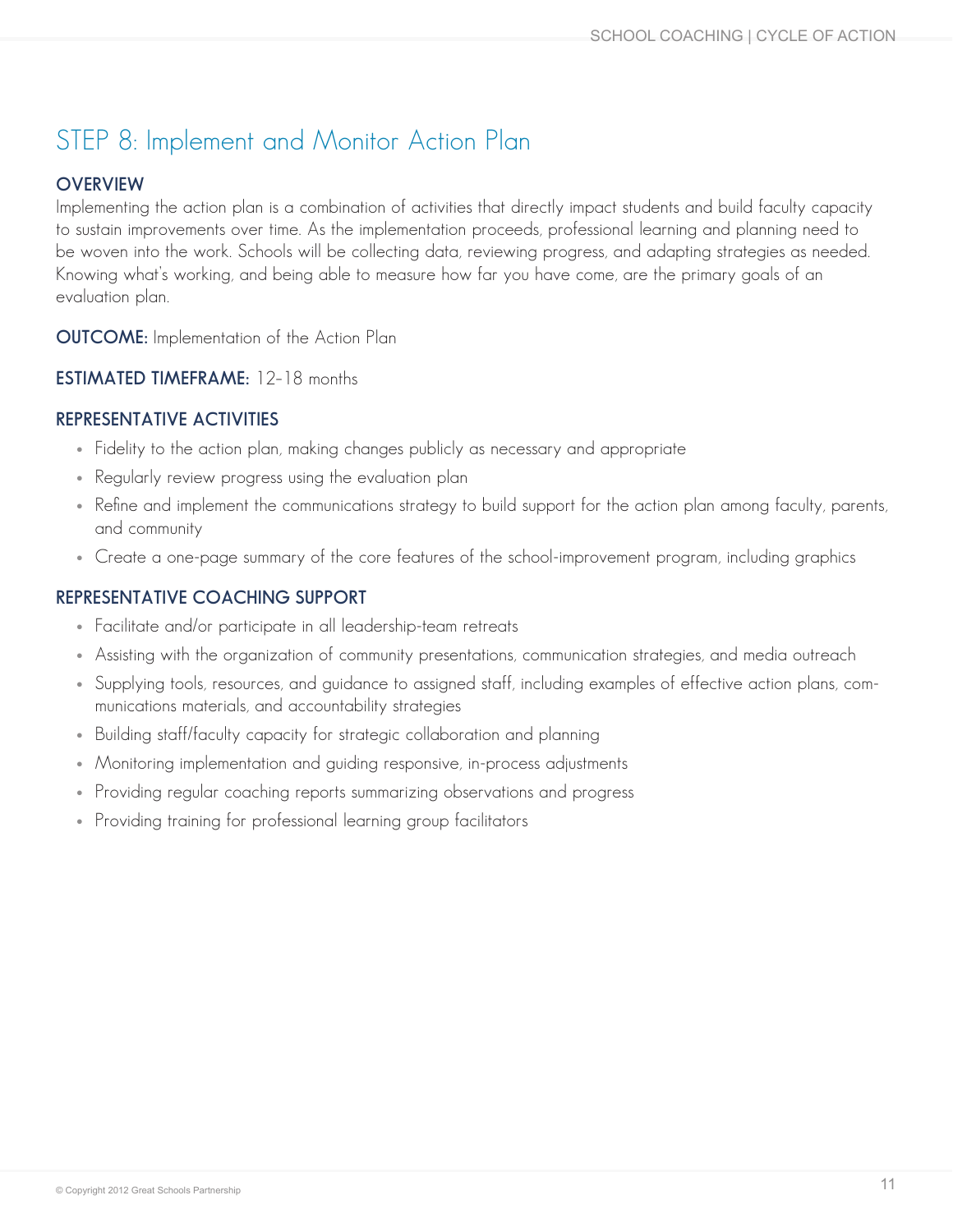### **Tools and Resources**

Over the years, the Great Schools Partnership has developed a variety of tools to help schools undertaking a systemic improvement process. The following tools are often used as part of our work.

### iWalkthrough

The iWalkthrough system is a technology-driven classroom-observation tool and reporting system that has been used by thousands of school administrators and teachers across the country. The iWalkthrough database includes more than 80,000 entries—quite possibly the world's largest repository of classroom observations in the world. iWalkthrough provides schools with a comprehensive system for consistently, objectively, and efficiently tracking patterns of instructional practice. During brief classroom observations, iWalkthrough users record evidence of research-based instructional characteristics on handheld digital devices that automatically upload records to a secure online database. A proprietary reporting system allows users to quickly sort, compare, and analyze a wealth of instructional data—collected over weeks, months, and years—with only a few clicks of the mouse. The system can generate thousands of possible data comparisons, giving educators unprecedented control over and insight into the data they have collected. The longitudinal data profile generated by the iWalkthrough system can uncover deeply entrenched cultural or instructional issues that might otherwise go unnoticed for years. The secure online tools, let users generate real-time reports 24-hours a day and review school-wide data or only those observations recorded in a specific classroom, grade level, or content area. When analyzed alongside student performance and outcomes, iWalkthrough data helps schools strengthen teaching and develop a coherent plan for instructional improvement that is based on sound evidence and a common understanding of student learning needs—a process that we have seen energize and inspire faculties.

**FMI: [iwalkthrough.org](http://www.iwalkthrough.org/)**

### Global Best Practices

Developed for the New England Secondary School Consortium, Global Best Practices is an action-oriented selfassessment resource that helps secondary schools review learning standards, organizational structures, leadership models, teaching strategies, professional development, and student outcomes in relation to research on highperforming educational systems and research-based practices. Global Best Practices was created to (1) promote a more global perspective in secondary schools, (2) distill hard-to-find research—on both American and international education systems— and make it more accessible to busy educators, (3) translate selected international best practices for an American audience and context, (4) help schools assess their relative performance in critical areas and develop focused, evidence-based improvement priorities, and (5) provide a practical, step-by-step process that secondary educators can use to shape and refine school-improvement plans. A companion facilitator guide helps school leaders conduct a productive faculty self-assessment process and a research summary presents the foundational studies that informed the development of the tool.

**FMI: [greatschoolspartnership.org/global-best-practices.html](http://greatschoolspartnership.org/global-best-practices.html)**

### Action Planning Resources

The Great Schools Partnership has developed a variety of templates, protocols, and planning tools that help schools develop a coherent, focused, high-impact action plan. These resources are provided to all schools that have a school-coaching contract with the Great Schools Partnership.

### Harnessing Teacher Knowledge

Harnessing Teacher Knowledge is a comprehensive suite of resources designed to help school administrators and teacher-leaders engage in a thoughtful self-assessment process as they work toward creating a high-functioning professional learning and planning program in their school. Research on common planning time and teacher